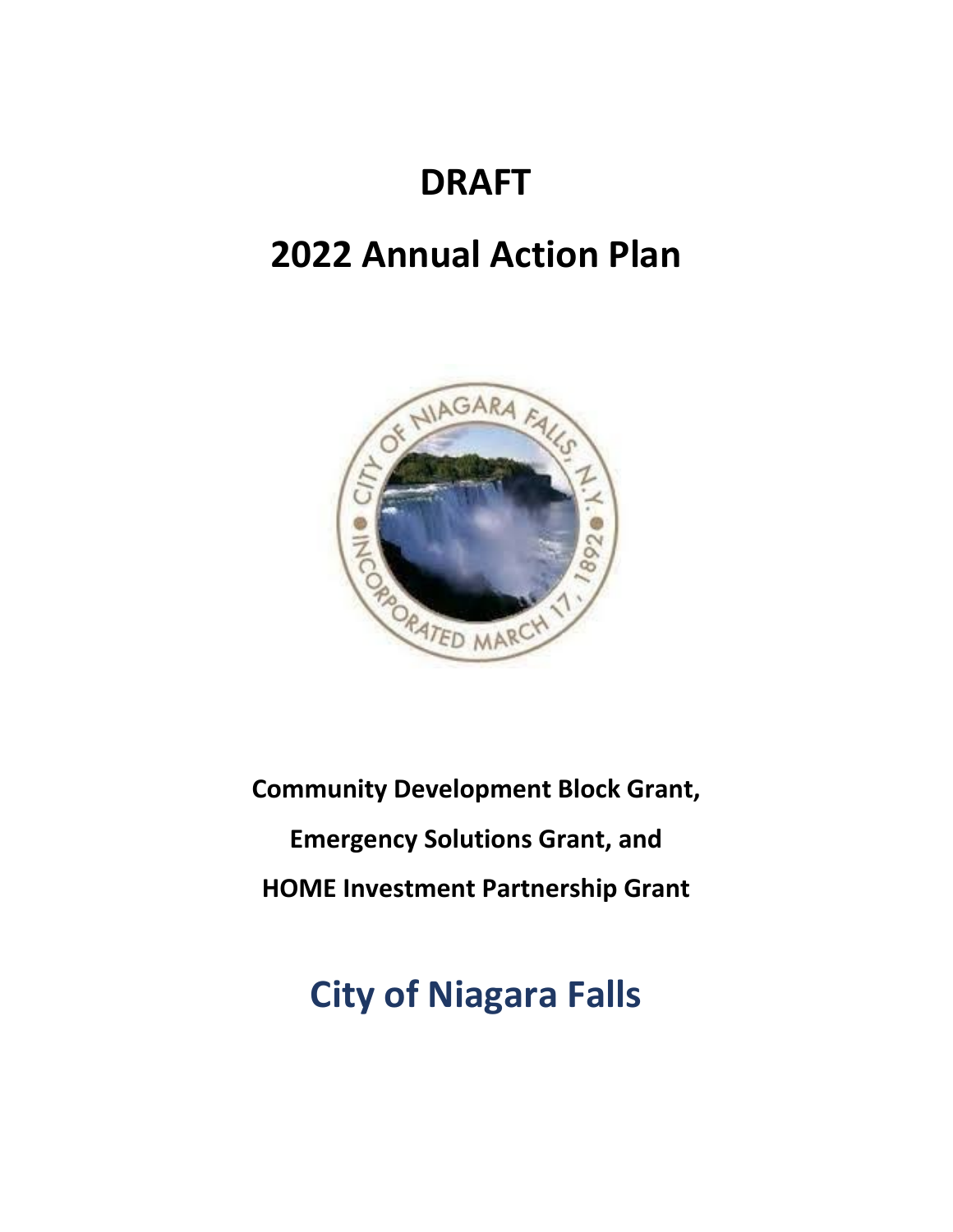# **Expected Resources**

# **AP-15 Expected Resources – 91.220(c)(1,2)**

## **Anticipated Resources**

| Program     | <b>Source</b> | <b>Uses of Funds</b>      | <b>Expected Amount Available Year 1</b> |         |                   | <b>Narrative Description</b> |                                     |
|-------------|---------------|---------------------------|-----------------------------------------|---------|-------------------|------------------------------|-------------------------------------|
|             | of Funds      |                           | Annual                                  | Program | <b>Prior Year</b> | Total:                       |                                     |
|             |               |                           | <b>Allocation:</b>                      | Income: | <b>Resources:</b> |                              |                                     |
|             |               |                           | \$.                                     | \$      | \$                |                              |                                     |
| <b>CDBG</b> | public -      | Acquisition               |                                         |         |                   |                              | Allocations based on final FFY 2022 |
|             | federal       | <b>Admin and Planning</b> |                                         |         |                   |                              | HUD figures. Annual Action plan     |
|             |               | Economic                  |                                         |         |                   |                              | built via public participation and  |
|             |               | Development               |                                         |         |                   |                              | approved by the Niagara Falls City  |
|             |               | Housing                   |                                         |         |                   |                              | Council.                            |
|             |               | Public                    |                                         |         |                   |                              |                                     |
|             |               | Improvements              |                                         |         |                   |                              |                                     |
|             |               | <b>Public Services</b>    | 2,300,000                               | 135,000 |                   | 2,435,000                    |                                     |
| <b>HOME</b> | public -      | Acquisition               |                                         |         |                   |                              | Allocations based on final FFY 2022 |
|             | federal       | Homebuyer                 |                                         |         |                   |                              | HUD figures. Annual Action plan     |
|             |               | assistance                |                                         |         |                   |                              | built via public participation and  |
|             |               | Homeowner rehab           |                                         |         |                   |                              | approved by the Niagara Falls City  |
|             |               | Multifamily rental        |                                         |         |                   |                              |                                     |
|             |               | new construction          |                                         |         |                   |                              |                                     |
|             |               | Multifamily rental        |                                         |         |                   |                              |                                     |
|             |               | rehab                     |                                         |         |                   |                              |                                     |
|             |               | New construction          |                                         |         |                   |                              |                                     |
|             |               | for ownership             |                                         |         |                   |                              |                                     |
|             |               | <b>TBRA</b>               | 488,000                                 |         |                   | 488,000                      |                                     |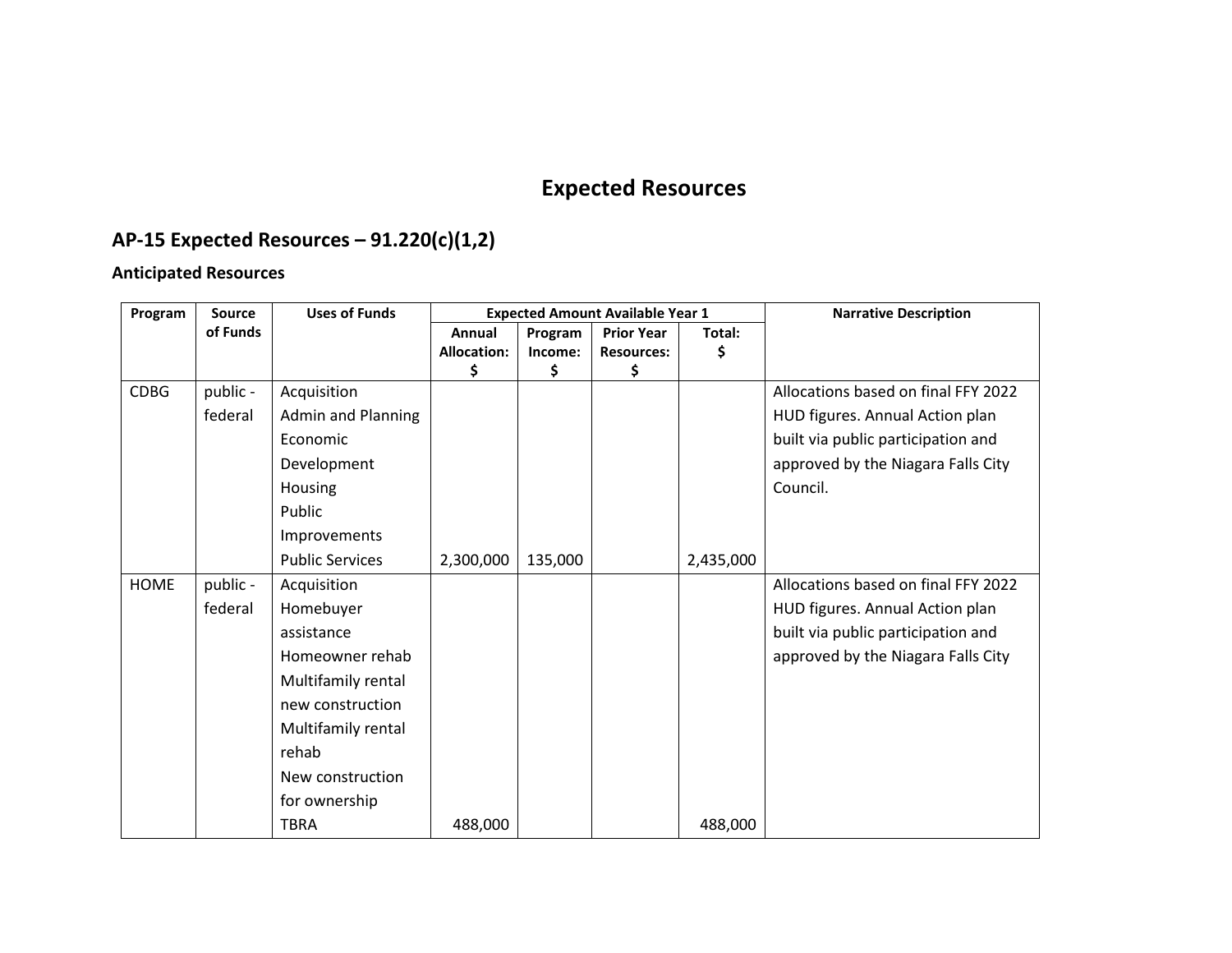| Program | <b>Source</b> | <b>Uses of Funds</b>        | <b>Expected Amount Available Year 1</b> |         |                   |         | <b>Narrative Description</b>        |
|---------|---------------|-----------------------------|-----------------------------------------|---------|-------------------|---------|-------------------------------------|
|         | of Funds      |                             | Annual                                  | Program | <b>Prior Year</b> | Total:  |                                     |
|         |               |                             | Allocation:                             | Income: | <b>Resources:</b> | s       |                                     |
|         |               |                             |                                         | s       | S.                |         |                                     |
| ESG     | public -      | Conversion and              |                                         |         |                   |         | Allocations based on final FFY 2022 |
|         | federal       | rehab for                   |                                         |         |                   |         | HUD figures. Annual Action plan     |
|         |               | transitional housing        |                                         |         |                   |         | built via public participation and  |
|         |               | <b>Financial Assistance</b> |                                         |         |                   |         | approved by the Niagara Falls City  |
|         |               | Overnight shelter           |                                         |         |                   |         |                                     |
|         |               | Rapid re-housing            |                                         |         |                   |         |                                     |
|         |               | (rental assistance)         |                                         |         |                   |         |                                     |
|         |               | <b>Rental Assistance</b>    |                                         |         |                   |         |                                     |
|         |               | <b>Services</b>             |                                         |         |                   |         |                                     |
|         |               | <b>Transitional housing</b> | 208,000                                 | 0       |                   | 208,000 |                                     |

#### **Table 1 - Expected Resources – Priority Table**

### **Explain how federal funds will leverage those additional resources (private, state and local funds), including a description of how matching requirements will be satisfied**

The City is administering \$10 MM through the New York State Downtown Revitalization Initiative (DRI) for targeted investment in the City's North End. Community Development programming will include investments within the North End to, along with DRI funds, leverage funding from the private sector, area foundations, CDFI's, and other federal sources. Additionally, the City is working with the Niagara Orleans Land Improvement Corporation (NORLIC) to partner on the rehabilitation of residential units in the City's South End.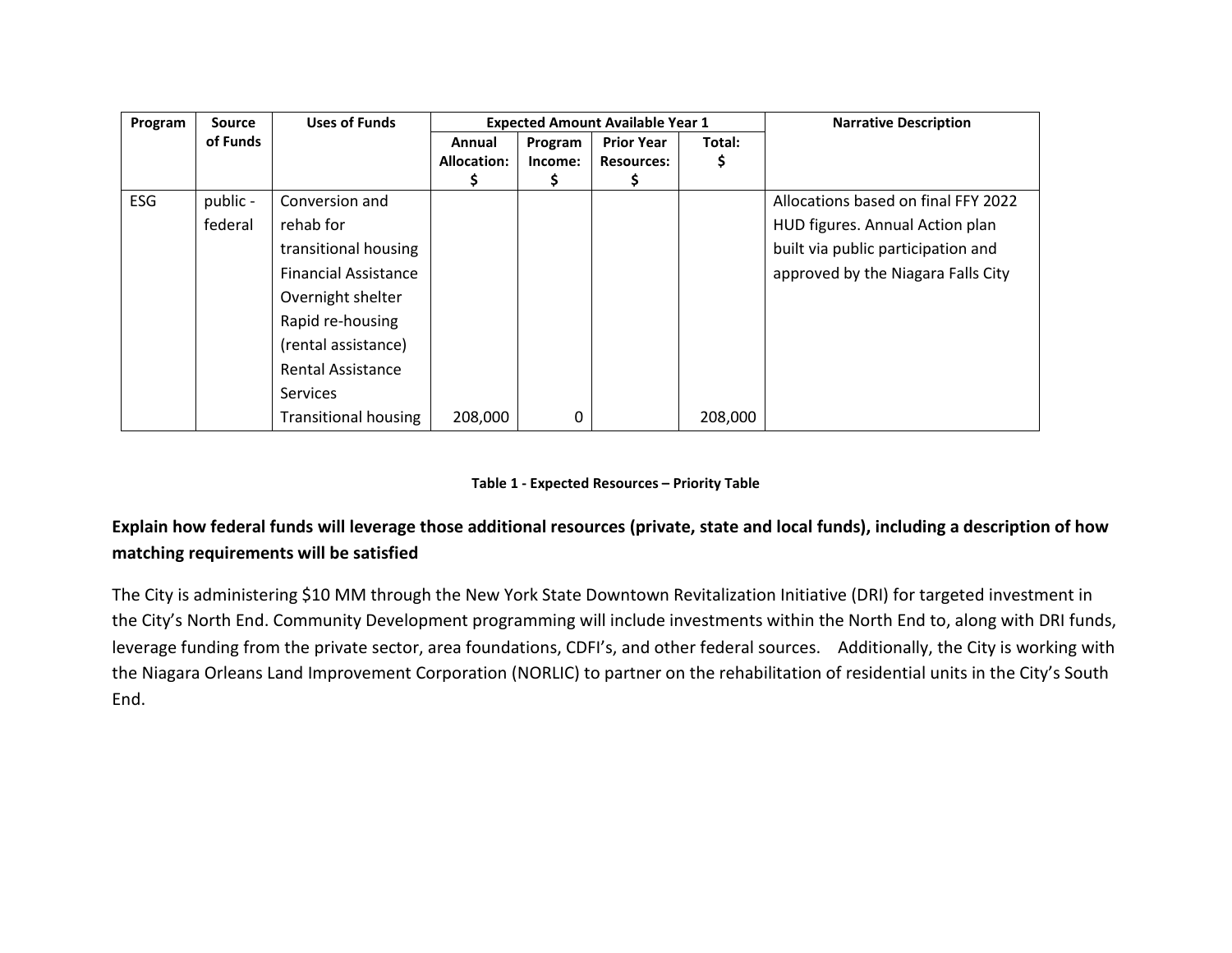# **Annual Goals and Objectives**

# **AP-20 Annual Goals and Objectives**

#### **Goals Summary Information**

| Sort           | <b>Goal Name</b>      | <b>Start</b> | End  | Category    | Geographic         | <b>Needs Addressed</b> | <b>Funding</b>  | <b>Goal Outcome Indicator</b> |
|----------------|-----------------------|--------------|------|-------------|--------------------|------------------------|-----------------|-------------------------------|
| Order          |                       | Year         | Year |             | Area               |                        |                 |                               |
|                | Milling and Road      | 2022         | 2023 | Non-Housing | City-Wide          | Infrastructure         | CDBG: 400,000   | Public Facility or            |
|                | Paving                |              |      | Community   | <b>Target Area</b> |                        |                 | Infrastructure Activities     |
| $\mathbf{1}$   |                       |              |      | Development |                    |                        |                 | other than Low/Moderate       |
|                |                       |              |      |             |                    |                        |                 | Income Housing Benefit        |
|                | Targeted              | 2022         | 2023 | Clearance   | City-Wide          | Slum/Blight            | CDBG: \$400,000 | <b>Structures Demolished</b>  |
| $\overline{2}$ | Demolition            |              |      | and         | <b>Target Area</b> |                        |                 |                               |
|                |                       |              |      | Demolition  |                    |                        |                 |                               |
|                | Owner Occupied        | 2022         | 2023 | Affordable  | City-Wide          | Affordable             | CDBG: \$300,000 | <b>Homeowners Assisted</b>    |
| 3              | Residential           |              |      | Housing     | <b>Target Area</b> | Housing                |                 |                               |
|                | Rehabilitation        |              |      |             |                    |                        |                 |                               |
|                | Single Family         | 2022         | 2023 | Affordable  | City-Wide          | Affordable             | CDBG: 53,200    | <b>Homeowners Assisted</b>    |
| 4              | Homeownership         |              |      | Housing     | <b>Target Area</b> | Housing                |                 |                               |
|                | Initiatives           |              |      |             |                    |                        | HOME: \$488,000 |                               |
|                | <b>Youth Services</b> | 2022         | 2023 | Non-Housing | City-Wide          | Youth                  | CDBG: \$94,820  | <b>Youth Assisted</b>         |
| 5              | and                   |              |      | Community   | <b>Target Area</b> | Programming            |                 |                               |
|                | Programming           |              |      | Development |                    |                        |                 |                               |
|                | Clean                 | 2022         | 2023 | Non-Housing | City-Wide          | Slum & Blight          | CDBG: \$200,000 |                               |
|                | Neighborhood          |              |      | Community   | <b>Target Area</b> |                        |                 |                               |
| 6              | Program               |              |      | Development |                    |                        |                 |                               |
|                |                       |              |      |             |                    |                        |                 |                               |
|                |                       |              |      |             |                    |                        |                 |                               |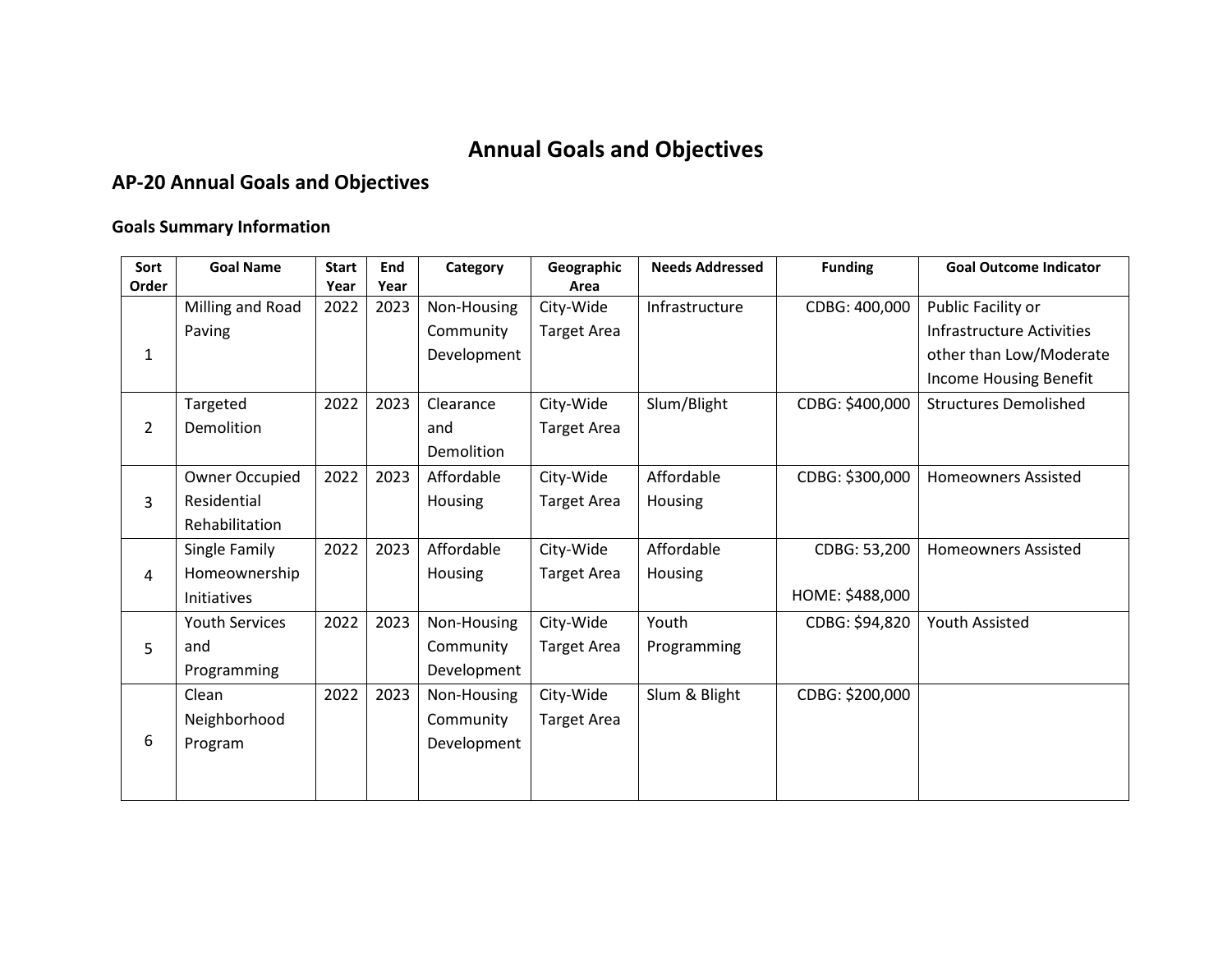|   | <b>Homeless</b> | 2022 | 2023 | Non-Housing     | City-Wide          | Homeless         | ESG: \$97,400  | <b>Homeless Prevention</b> |
|---|-----------------|------|------|-----------------|--------------------|------------------|----------------|----------------------------|
|   | Assistance and  |      |      | Community       | Target Area        | Assistance       |                | <b>Persons Assisted</b>    |
|   | Prevention      |      |      | Development     |                    |                  | CDBG: \$91,180 |                            |
|   | (Outreach)      |      |      |                 |                    |                  |                |                            |
|   | Increase % of   | 2022 | 2023 | <b>Homeless</b> | City-Wide          | Rapid            | ESG: \$95,000  | Homeless Person Overnight  |
|   | Homeless        |      |      |                 | <b>Target Area</b> | Rehousing/Street |                | Shelter                    |
| 8 | Persons in      |      |      |                 |                    | Outreach         | CDBG: 89,145   | Overnight/Emergency        |
|   | Permanent       |      |      |                 |                    |                  |                | Shelter/Transitional       |
|   | Housing         |      |      |                 |                    |                  |                | <b>Housing Beds added</b>  |

**Table 2 – Goals Summary**

#### **Goal Descriptions**

| $\mathbf{1}$            | <b>Goal Name</b>   | Milling and Road Paving                                                                                               |
|-------------------------|--------------------|-----------------------------------------------------------------------------------------------------------------------|
|                         | Goal               | Repairing and replacing substandard roads servicing low-income neighborhoods and commercial areas                     |
|                         | <b>Description</b> |                                                                                                                       |
| $\overline{2}$          | <b>Goal Name</b>   | <b>Targeted Demolition</b>                                                                                            |
|                         | Goal               | Undertake targeted demolition and clearance of buildings and land features which contribute to spot blight conditions |
|                         | <b>Description</b> |                                                                                                                       |
| $\overline{\mathbf{3}}$ | <b>Goal Name</b>   | Owner Occupied Residential Rehabilitation                                                                             |
|                         | Goal               | Provide funding to eligible property owners for the purposes of rehabilitation                                        |
|                         | <b>Description</b> |                                                                                                                       |
| 4                       | <b>Goal Name</b>   | Single Family Homeownership Initiatives                                                                               |
|                         | Goal               | Construction of new single-family homes and assistance with closing costs                                             |
|                         | <b>Description</b> |                                                                                                                       |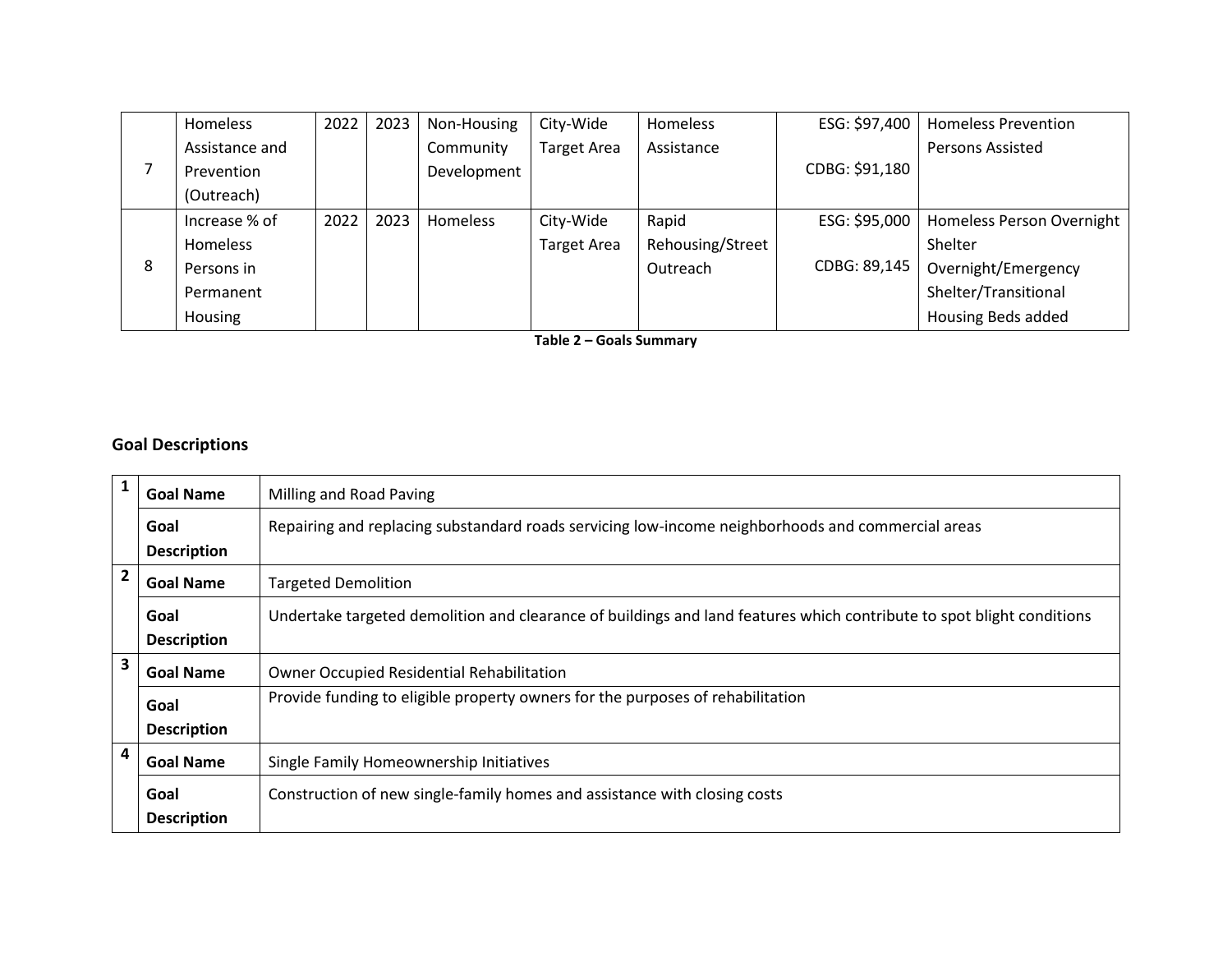| 5. | <b>Goal Name</b>   | Youth Services & Programming                                                                                             |
|----|--------------------|--------------------------------------------------------------------------------------------------------------------------|
|    | Goal               | Provide funding for multiple providers of youth summer and after-school programming                                      |
|    | <b>Description</b> |                                                                                                                          |
| 6  | <b>Goal Name</b>   | Clean Neighborhood Program                                                                                               |
|    | Goal               | Department of Public Works - Special Operations Project. Targeted clean-up task force that includes activities from both |
|    | <b>Description</b> | the Departments of Public Works and Code Enforcement.                                                                    |
| 7  | <b>Goal Name</b>   | Homeless Assistance and Prevention                                                                                       |
|    | Goal               | Provides housing assistance to individuals and families who are homeless or in jeopardy of becoming homeless             |
|    | <b>Description</b> |                                                                                                                          |
| 8  | <b>Goal Name</b>   | Increase Percentage of Homeless Persons in Permanent Housing                                                             |
|    | Goal               | Rapid Re-housing provides services to homeless individuals through housing search, counseling and legal aid assistance   |
|    | <b>Description</b> |                                                                                                                          |

**Table 3 – Goals Descriptions**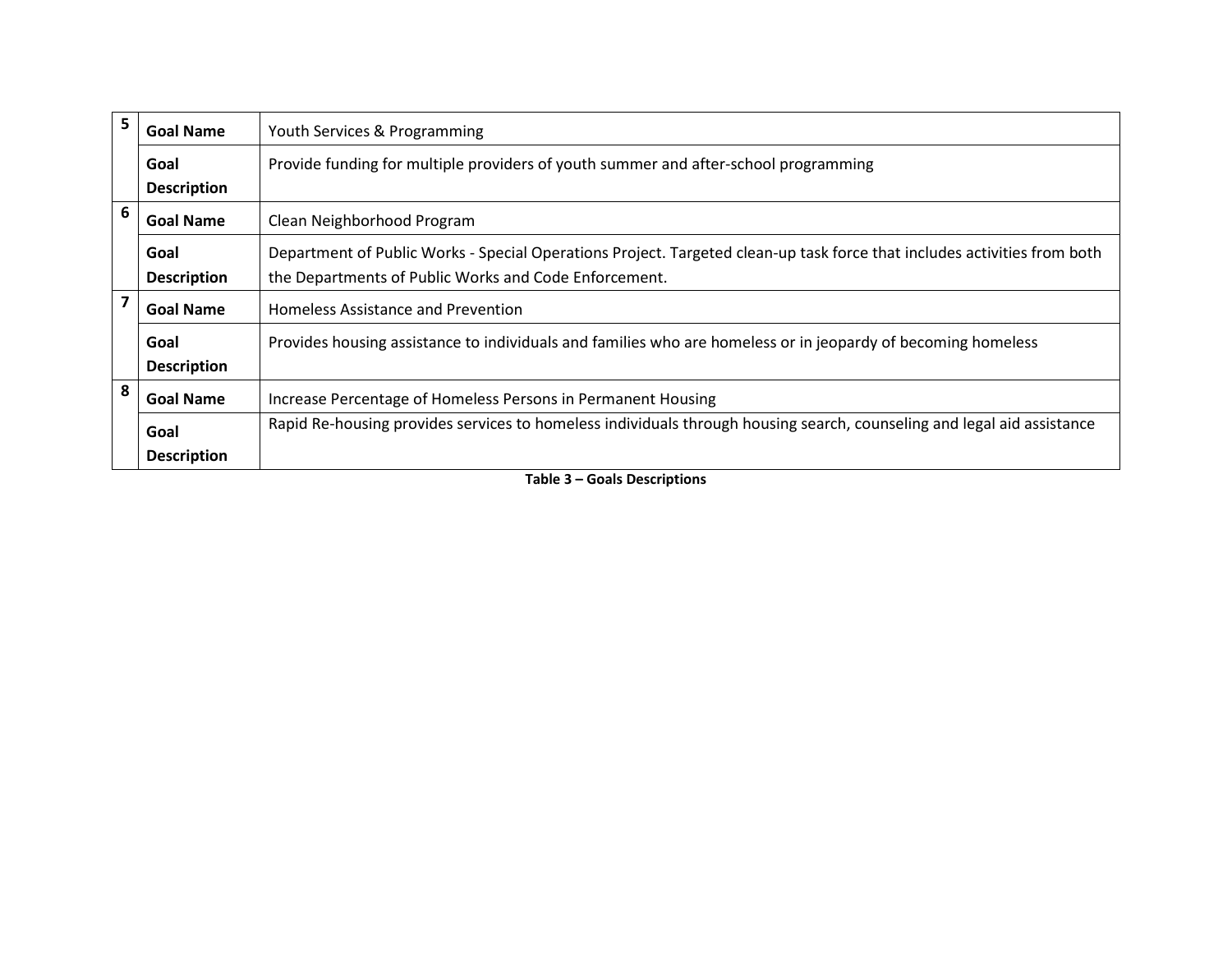# **Projects**

# **AP-35 Projects – 91.220(d)**

### **Projects**

| #              | <b>Project Name</b>                                                                      |
|----------------|------------------------------------------------------------------------------------------|
| 1              | <b>YWCA - Homeless Prevention, Housing Relocation and Stabilization</b>                  |
| $\overline{2}$ | Niagara Gospel Mission - Homeless Intervention, Rapid Rehousing, Mental<br><b>Health</b> |
| 3              | Pinnacle Community Service - Passage House-Emergency Shelter                             |
| 4              | Pinnacle Community Service - Casey House-Emergency Shelter                               |
| 5              | <b>Heart Love &amp; Soul - Outreach</b>                                                  |
| 6              | Consumer Credit Counseling - Financial Counseling and Homeownership<br>Program           |
| $\overline{7}$ | Niagara Falls Housing Authority - Youth Summer & After School<br>Programming             |
| 8              | Niagara Falls Memorial Medical Center Schoellkopf Park Improvements                      |
| 9              | <b>Heart Love &amp; Soul Project Daybreak Expansion</b>                                  |
| 10             | YWCA - Carolyn's House Children's Program                                                |
| 11             | Niagara Gospel Mission-Women's Shelter                                                   |
| 12             | Literacy Buffalo Niagara (LBN) - Adult Literacy Program                                  |
| 13             | Field & Fork Network - City Market SNAP & Food Bucks                                     |
| 14             | Niagara Habitat For Humanity - Acquisition of Vacant Land for New Home                   |
| 15             | Niagara Habitat for Humanity - Acquisition of Vacant Land for New Home                   |
| 16             | Niagara Falls Boys and Girls Club- 716 United Youth Programming                          |
| 17             | Pinnacle Community Service - Casey House Renovations                                     |
| 18             | <b>Single Family Homeownership Initiatives-New Construction</b>                          |

**Table 4 - Projects**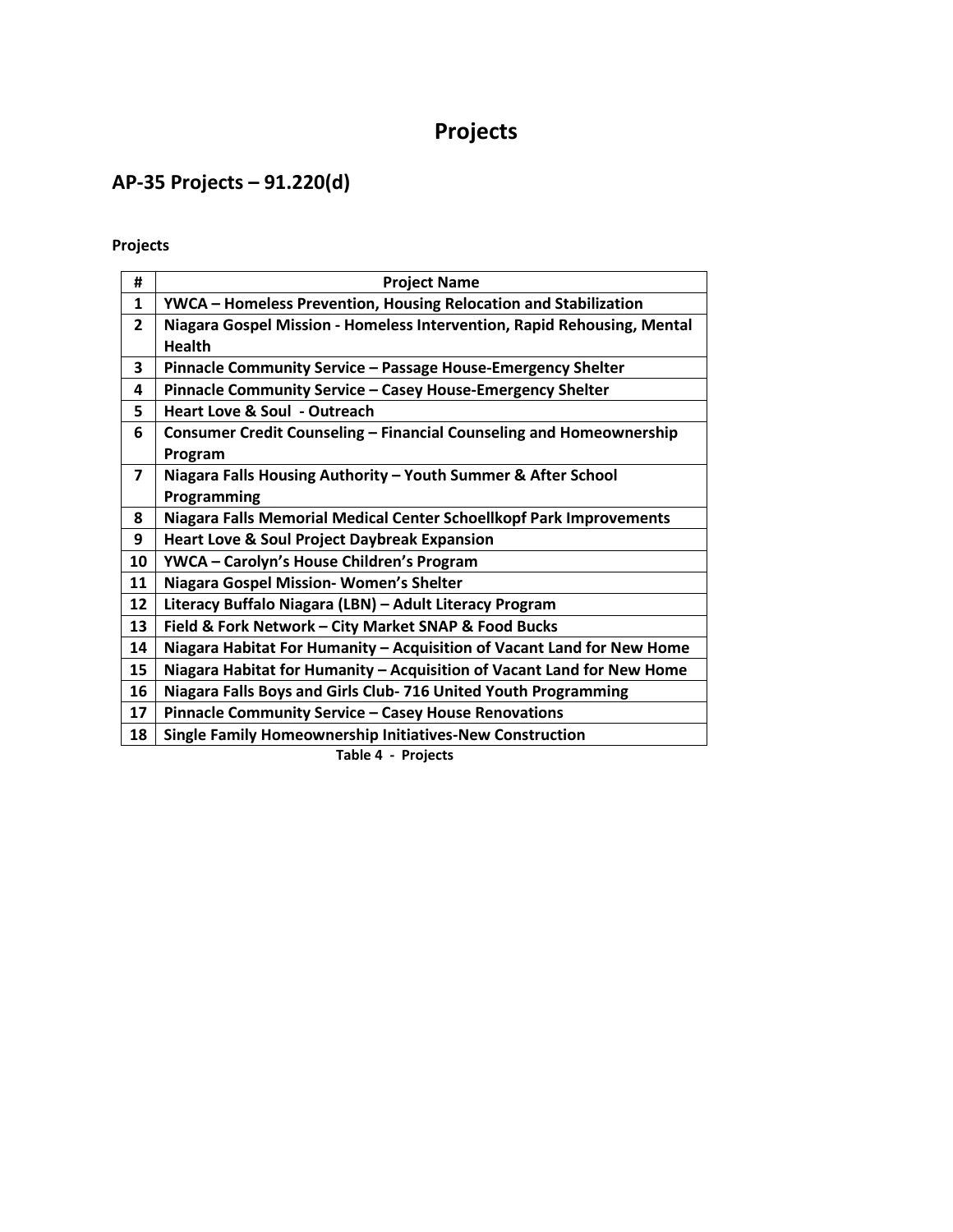### **AP-50 Geographic Distribution – 91.220(f)**

**Description of the geographic areas of the entitlement (including areas of low-income and minority concentration) where assistance will be directed** 

#### **Geographic Distribution**

| <b>Target Area</b>                | Percentage of Funds |  |  |  |
|-----------------------------------|---------------------|--|--|--|
| City-Wide Target Area             | 100                 |  |  |  |
| Table 5 - Geographic Distribution |                     |  |  |  |

#### **Rationale for the priorities for allocating investments geographically**

City-Wide Target Area: Since this program is to benefit low-moderate income persons, geography is not a factor in this target area.

Niagara Falls Community Development Area: Funds will go towards addressing deteriorated properties to alleviate conditions set forth in 24 CFR 570.208(b) through residential and commercial rehabilitation programs.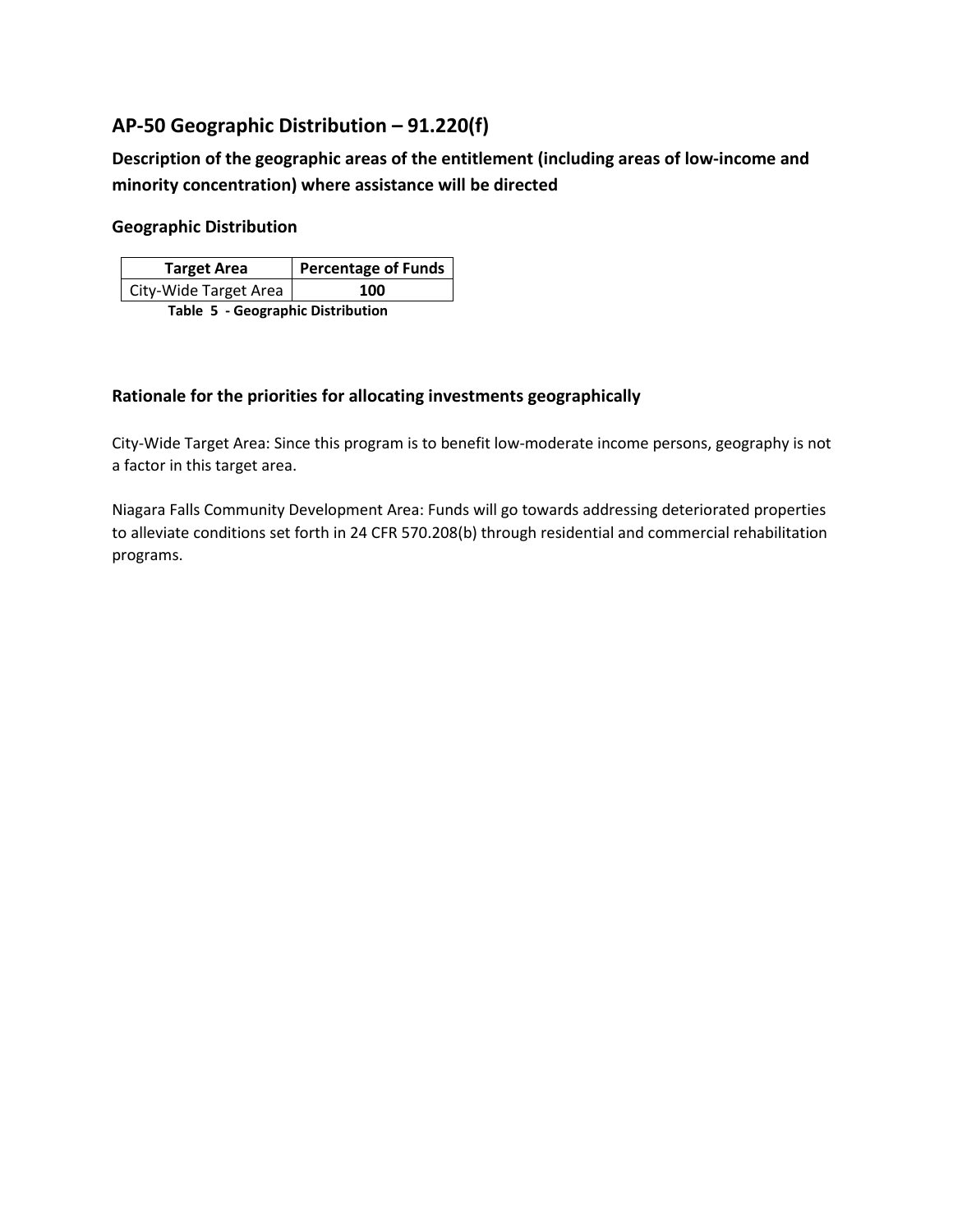## **Affordable Housing**

# **AP-55 Affordable Housing – 91.220(g)**

#### **Introduction**

The City of Niagara Falls will advance affordable housing by providing assistance for construction of, and the acquisition of land for, new single-family homes for low to moderate income households. The City of Niagara Falls will also provide housing to homeless or at-risk of homelessness families through rapid re-housing, housing relocation and stabilization, and homeless prevention grants to homeless service agencies.

### **AP-60 Public Housing** *–* **91.220(h)**

#### **Introduction**

The City of Niagara Falls collaborates with the Niagara Falls Housing Authority (NFHA) to encourage public housing improvements and public housing resident involvement.

The City of Niagara Falls also manages a Section 8 program that supports Housing Choice Vouchers, Project Based Vouchers, and Homeownership programs.

The City of Niagara Falls 2020-2024 Strategic Plan supports the NFHA and City of Niagara Falls PHA Plans through expanding the supply of decent, affordable housing in Niagara Falls through use of CDBG and HOME funds. The Housing Choice Voucher program provides residents with housing choice, which is a way to deconcentrate areas of poverty. The City of Niagara Falls also funds youth services directed primarily towards NFHA residents.

#### **Actions planned during the next year to address the needs to public housing**

The City of Niagara Falls will work with the Niagara Falls Housing Collaborative, comprised of NFNHS and CCNDC, using CHDO funds to renovate rental units for the purpose of Project Based Vouchers.

The City of Niagara Falls will also work with Belmont Housing for an adaptive re-use project that will convert an unused private school into mixed income housing that will also provide rental units for the purpose of Project Based Vouchers.

#### **Actions to encourage public housing residents to become more involved in management and participate in homeownership**

The City of Niagara Falls will market its Family Self-Sufficiency program to its current clients as well as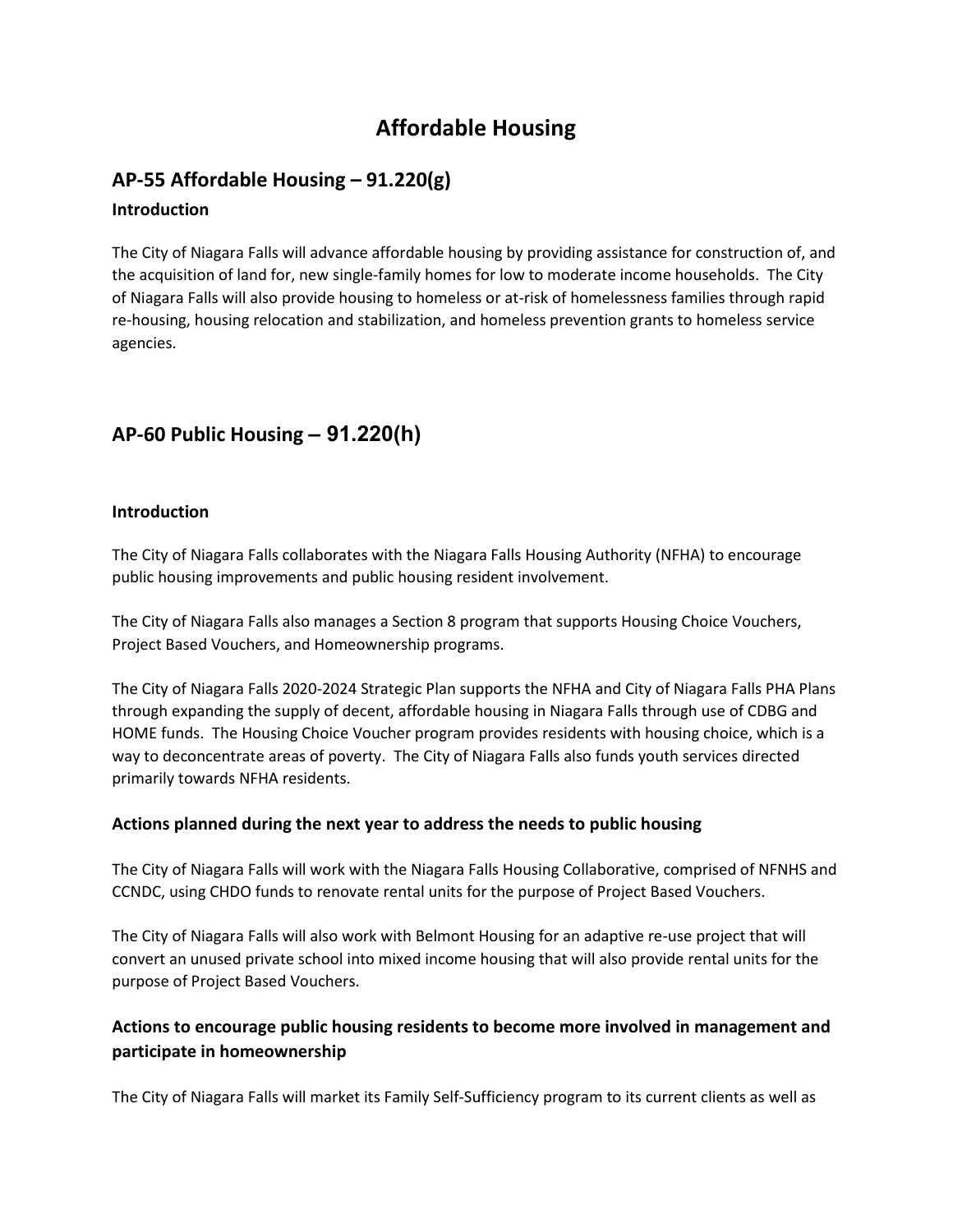new clients expected through an opening of the Leased Housing Waiting List.

#### **If the PHA is designated as troubled, describe the manner in which financial assistance will be provided or other assistance**

Neither PHAs in Niagara Falls are designated as troubled at this time.

### **AP-65 Homeless and Other Special Needs Activities – 91.220(i)**

#### **Introduction**

The City of Niagara Falls is committed to serving the needs of the homeless and at-risk of homelessness populations in Niagara Falls. The 2022 Annual Action Plan program year will serve as a means to increase understanding of the needs, create baseline data to measure against future years, and to develop strategies and best practices in serving homeless and at-risk of homelessness populations in a more pro-active fashion.

#### **Describe the jurisdictions one-year goals and actions for reducing and ending homelessness including**

Goal: Improve Coordinated Entry Implementation in Niagara Falls

Actions: The City of Niagara Falls is working with HAWNY to develop a more pro-active Coordinated Entry approach that puts more resources towards street outreach and assessment. The City of Niagara Falls, the CoC, and other service agencies will work together to secure additional sources of funding for street outreach and assessment.

Goal: Create Performance Metrics and Standards Based on Need and Capacity

Actions: The City of Niagara Falls is working with HAWNY to develop goals, metrics, and strategies to address emergency shelter and transitional housing needs in Niagara Falls. The City of Niagara Falls routinely checks HMIS data and HAWNY quarterly performance reports to determine the need of emergency shelter and transitional housing needs in Niagara Falls. The work on improving Coordinated Entry will also address the needs of homeless or at-risk of homelessness persons that would typically use emergency shelter or transitional housing but may be better served through other programs or services.

Goal: Reduce Shelter Stays at ESG-funded Shelters

Actions: The City of Niagara Falls will work closely with ESG-funded Shelter subrecipients and HAWNY to develop a strategy to reduce shelter stays in Niagara Falls. The Rolling 12-Month Performance Report for the CoC 1/1/2021-12/31/2021 will be used as the benchmark metric for shelter stay reductions. The City of Niagara Falls will work with ESG-funded Shelter subrecipients to increase efficiencies and creating partnerships with other service organizations that may help alleviate or reduce the need to stay in shelters. The City of Niagara Falls will work with HAWNY to track performance and seek additional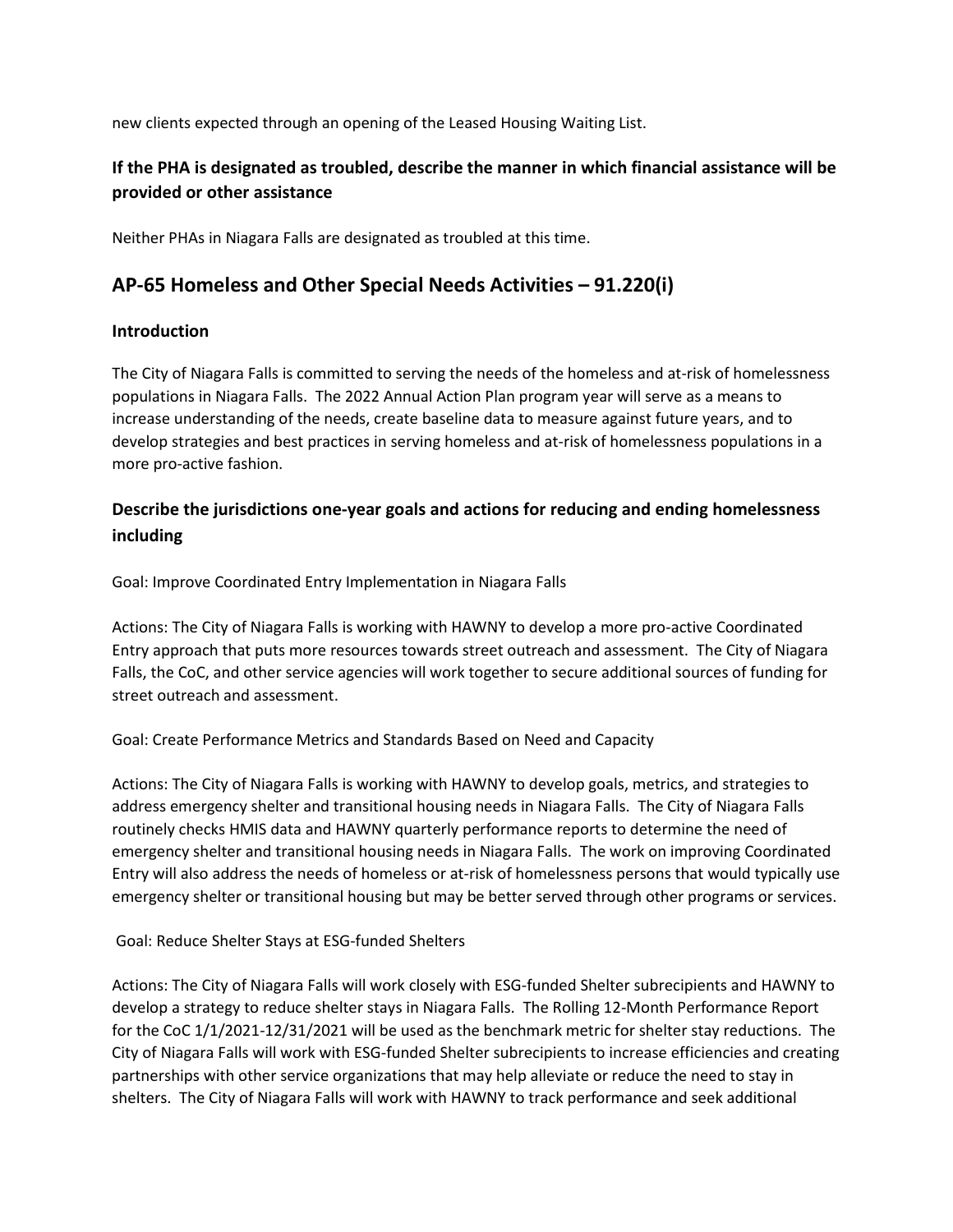technical assistance in increasing efficiencies and partnerships with other service organizations.

Goal: Develop an empirical risk model and a strategy to guide service providers in providing pro-active aid to families at-risk of homelessness.

Actions: The City of Niagara Falls, in collaboration with HAWNY, will research and develop an empirical risk model for families at-risk of homelessness and a strategy to reach families at-risk of homelessness before need of homeless services such as shelter or rapid-rehousing. Once developed, the City of Niagara Falls will work with service providers and other partner organizations to implement the strategy and create baseline data to inform performance tracking going forward.

#### **Reaching out to homeless persons (especially unsheltered persons) and assessing their individual needs**

The Niagara County Coalition for Services to the Homeless is a significant step in the right direction in terms of outreach and needs assessment for homeless individuals and families. Community Missions of the Niagara Frontier, as well as Heart and Soul Food Pantry, YWCA Carolyn's House, The Niagara Action Program and Family and Children Services all actively interact with homeless persons.

The Homelessness Alliance of Western New York has identified the concern that there is a greater issue of unsheltered or street homelessness than the data shows. The Continuum of Care cannot fund street outreach, so the City and CoC will be looking at utilizing ESG funding to help identify the true scope of the problem. Additionally, the City and CoC work with the hospital system and Community Missions to identify repeat or chronic homelessness and to identify the needs of unsheltered individuals.

Additionally, the City created an ESG project review panel with the Homelessness Alliance of Western New York to find new and improved ways to increase participation and input. The panel reports to the Mayor and includes HAWNY, Department of Community Development and Niagara County Social Services Department staff. The members of the panel are organizations that do not receive ESG funds via the City of Niagara Falls annual action plan.

#### **Addressing the emergency shelter and transitional housing needs of homeless persons**

HAWNY is seeking funding to create additional shelters and beds in Niagara Falls. Currently Pinnacle Community Services, Community Missions Inc, the YWCA, and Niagara Gospel Rescue Mission provide emergency shelter and/or transitional housing for homeless individuals. Additionally, the Niagara County Department of Social Services provides hotel and motel placement to meet emergency shelter and transitional housing needs. The homeless service providers have identified individuals and families fleeing domestic abuse as a significant issue in Niagara County. The YWCA and Pinnacle have shelters specifically designed to create a safe haven for victims of domestic abuse and to match individuals with services needed to gain independence and independent living.

#### **Helping homeless persons (especially chronically homeless individuals and families, families**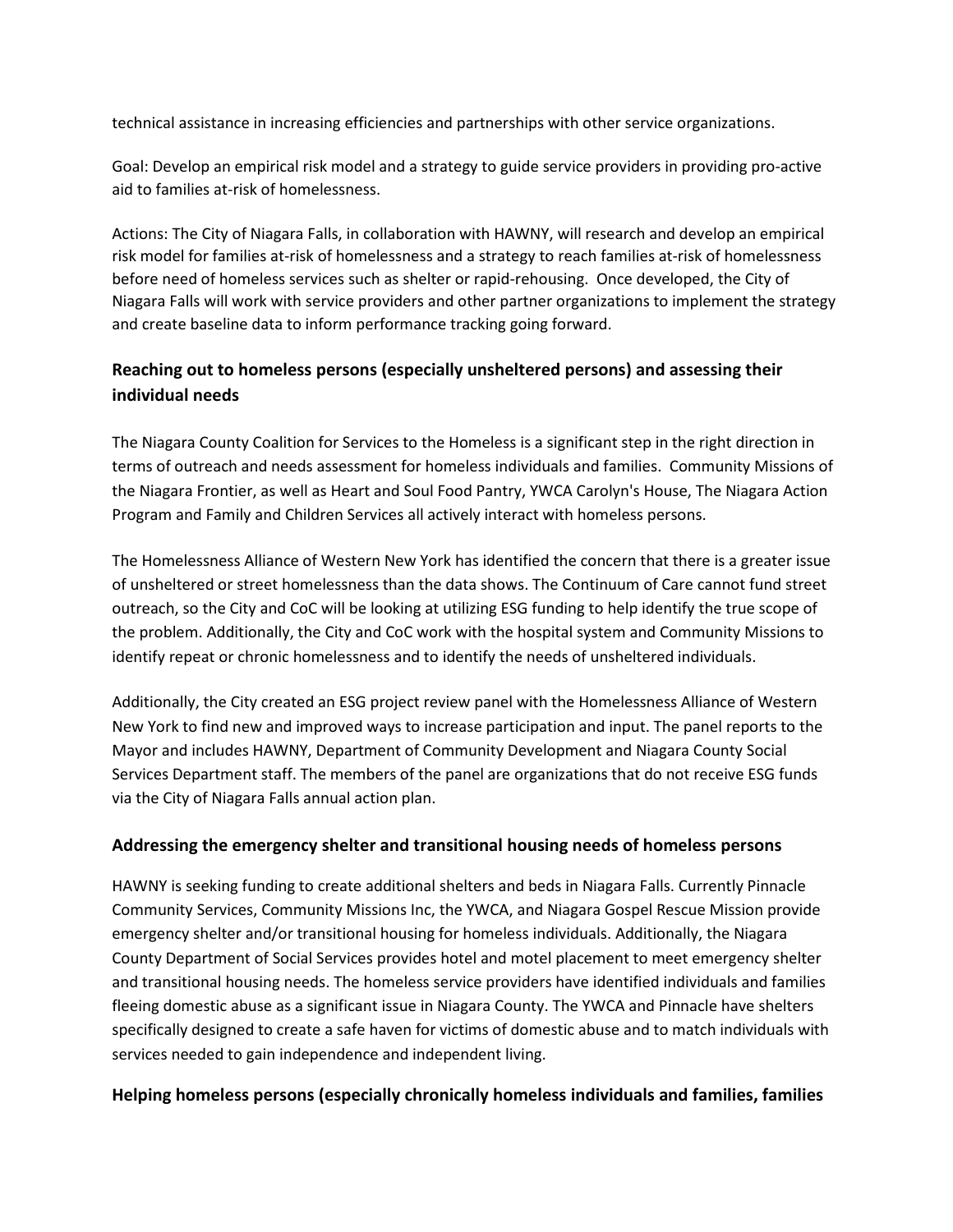**with children, veterans and their families, and unaccompanied youth) make the transition to permanent housing and independent living, including shortening the period of time that individuals and families experience homelessness, facilitating access for homeless individuals and families to affordable housing units, and preventing individuals and families who were recently homeless from becoming homeless again**

The Homelessness Alliance of Western New York secured a \$3.6MM grant for a two-year Youth Homeless Demonstration Project, whereby Community Missions, Inc. and Pinnacle Community Services will receive funds to combat homelessness in youth or other at-risk populations. Pinnacle will provide intake services and will assign a caseworker to individuals and families to help meet specific needs including rapid re-housing, securing permanent housing, and being connected with social service providers as appropriate. Pinnacle currently provides homelessness prevention programming that provides skills to individuals in small groups, to help maintain housing. Heart Love and Soul recently opened their Daybreak Program to centralize access to the services provided to over 30 different agencies.

**Helping low-income individuals and families avoid becoming homeless, especially extremely low-income individuals and families and those who are: being discharged from publicly funded institutions and systems of care (such as health care facilities, mental health facilities, foster care and other youth facilities, and corrections programs and institutions); or, receiving assistance from public or private agencies that address housing, health, social services, employment, education, or youth needs**

Niagara County is implementing HUD's Housing First approach and seeing positive results. Housing First is intended to eliminate barriers to permanent housing without preconditions such as sobriety, treatment, or service participation requirements. The broader intake is providing meaningful housing solutions without pushing the 'higher-risk' homeless individuals away. Once secure in housing, the focus turns to services and other support within the Continuum of Care. Relatedly, the CoC uses the Single Point of Access mental health referral systems to submit medical, hospitalization, treatment, and housing information to the relevant service providers.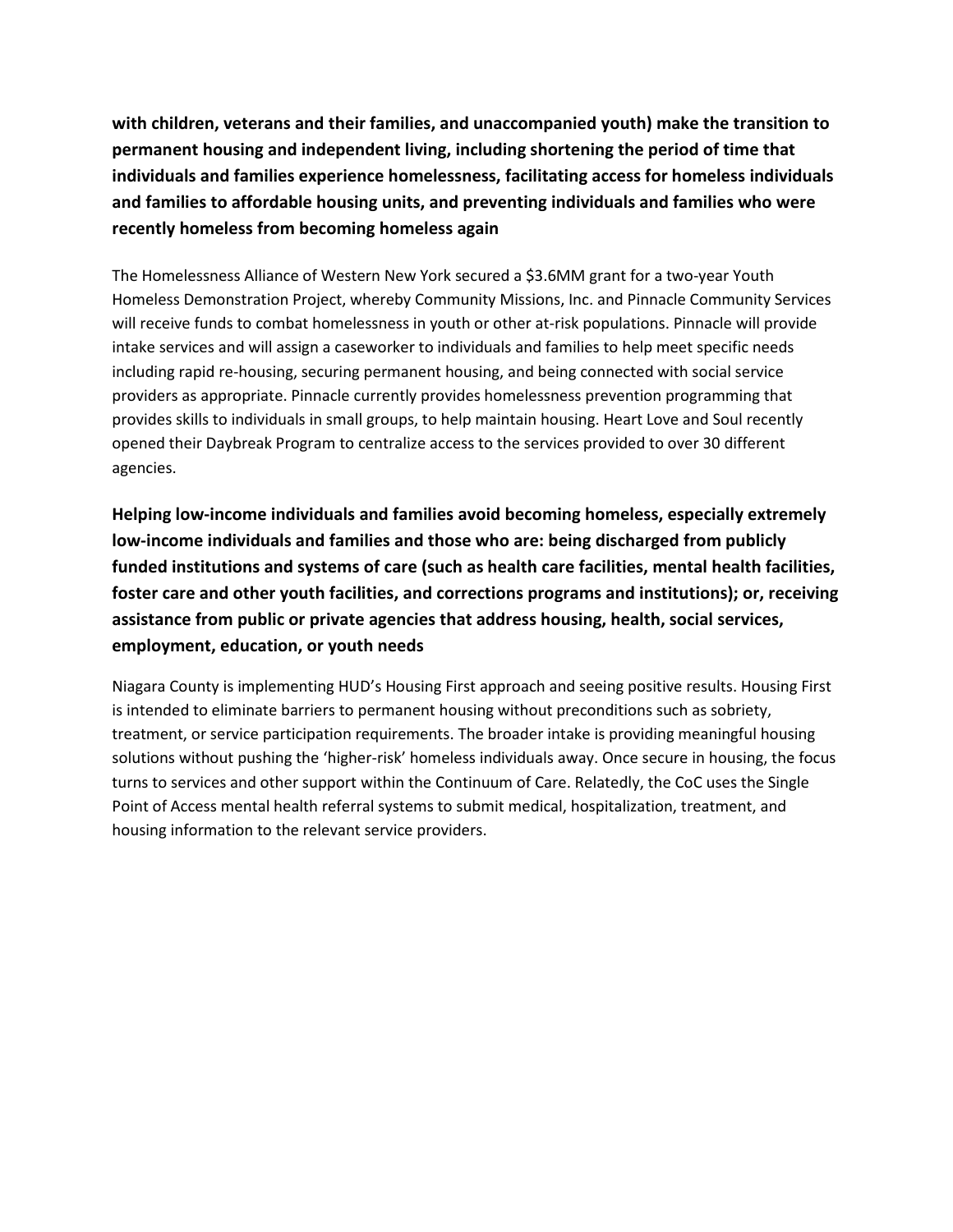### **AP-75 Barriers to affordable housing – 91.220(j)**

**Introduction:** 

**Actions it planned to remove or ameliorate the negative effects of public policies that serve as barriers to affordable housing such as land use controls, tax policies affecting land, zoning ordinances, building codes, fees and charges, growth limitations, and policies affecting the return on residential investment**

The City of Niagara Falls provides housing rehabilitation funds to assist with the cost burdens associated with an older housing stock suffering from decades of disinvestment and is re-working the program to increase the amount of incentive available per unit in order to bring units up to appropriate Housing Quality Standards without increasing the rental or overhead burden on renters or homeowners.

The City is also working with non-profit developers to construct new affordable housing units. Specifically, the City is (i) investigating sites for infill development, (ii) making city-owned properties available for rehabilitation or redevelopment, and (iii) making CDBG and HOME funds available to leverage investment in the development of new units.

The City is partnering with the Niagara Orleans Regional Land Improvement Corporation (NORLIC) to provide housing rehabilitation to create or improve affordable units throughout the City and is exploring the possibility of gifting vacant City-owned properties to NORLIC and Habitat for Humanity for redevelopment.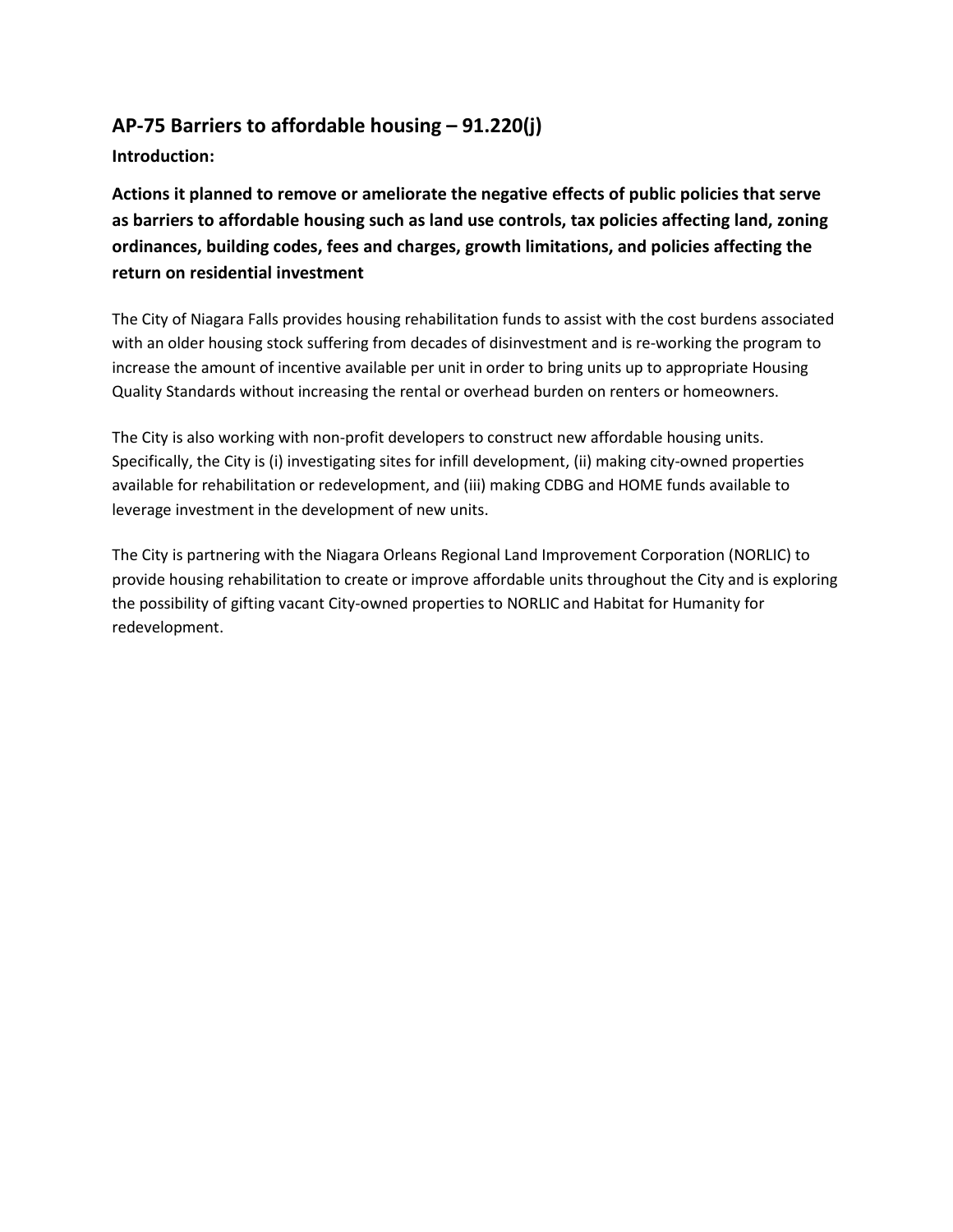### **AP-85 Other Actions – 91.220(k)**

#### **Introduction:**

The City of Niagara Falls plans to increase its role in strategic planning and fostering collaboration among various service agencies in Niagara Falls and the region to better serve the residents of Niagara Falls and to reduce duplicative programs that give rise to inefficiency in service to residents.

#### **Actions planned to foster and maintain affordable housing**

The City of Niagara Falls will continue to offer a home ownership auction of City-owned residential properties. The City of Niagara Falls will also create more Project Based Voucher rental units to match the need of current and new Section 8 clients.

#### **Actions planned to reduce lead-based paint hazards**

The City of Niagara Falls will work closely with the Niagara County Department of Health to address homes that are found to have lead-based paint hazards through both City and County-led programs.

#### **Actions planned to reduce the number of poverty-level families**

The City of Niagara Falls will work with the Empire State Poverty Reduction Initiative (ESPRI) and other partner organizations to reduce the number of poverty-level families by addressing root causes of poverty and developing strategies and initiatives to sustain poverty reduction programs and collaboration.

#### **Actions planned to develop institutional structure**

The City of Niagara Falls will continue to develop institutional structure by creating standard operating procedures, re-evaluating current plans and policies, and attending appropriate trainings for staff to gain a mastery over administering HUD CPD programs.

#### **Actions planned to enhance coordination between public and private housing and social service agencies**

The City of Niagara Falls will study the best use of social service agencies' programs for public and private housing agencies and create the discussion to link these programs more closely to serve the housing needs of residents.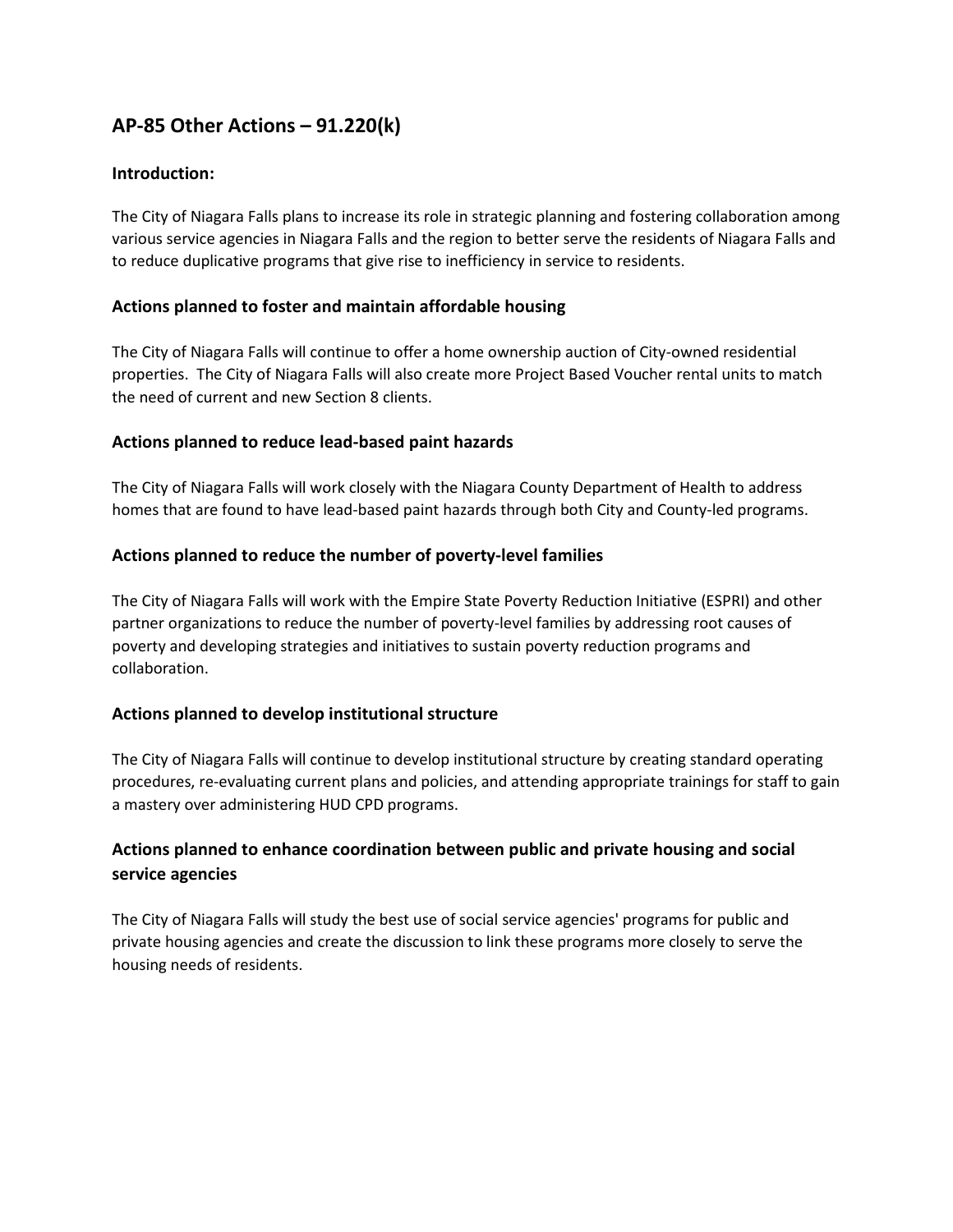## **Program Specific Requirements**

**AP-90 Program Specific Requirements – 91.220(l)(1,2,4)**

**Introduction:** 

#### **Community Development Block Grant Program (CDBG) Reference 24 CFR 91.220(l)(1)**

Projects planned with all CDBG funds expected to be available during the year are identified in the Projects Table. The following identifies program income that is available for use that is included in projects to be carried out.

#### **Other CDBG Requirements**

| 1. The amount of urgent need activities                                          | 0      |
|----------------------------------------------------------------------------------|--------|
| 2. The estimated percentage of CDBG funds that will be used for activities that  |        |
| benefit persons of low and moderate income. Overall Benefit - A consecutive      |        |
| period of one, two or three years may be used to determine that a minimum        |        |
| overall benefit of 70% of CDBG funds is used to benefit persons of low and       |        |
| moderate income. Specify the years covered that include this Annual Action Plan. | 75.00% |

#### **HOME Investment Partnership Program (HOME) Reference 24 CFR 91.220(l)(2)**

1. A description of other forms of investment being used beyond those identified in Section 92.205 is as follows:

The City of Niagara Falls will dedicate 2022 HOME funds to single-family homeownership initiatives involving new home construction. CHDO funds have been awarded to the Niagara Falls Housing Collaborative, a partnership between Center City Neighborhood Development Corp, Niagara Falls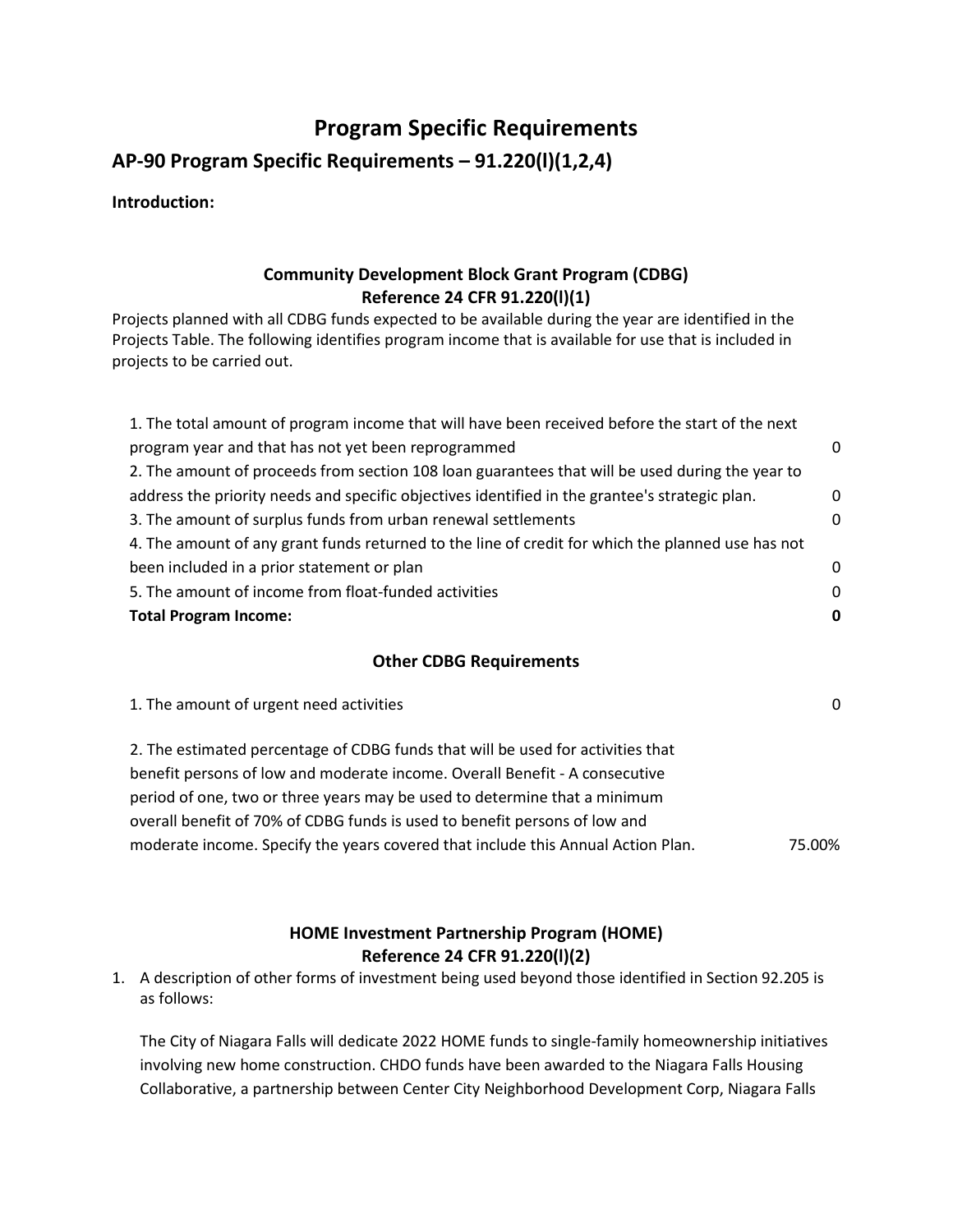Neighborhood Housing Services Inc., and Niagara Falls Community Development, and Niagara Area Habitat for Humanity. For the first time in recent memory, the City will fund the creation of new (rather than rehabilitated), affordable housing units through the use of CHDO funding.

The use of the City's HOME funds will be dedicated to single-family homeownership initiatives involving hew home construction.

2. A description of the guidelines that will be used for resale or recapture of HOME funds when used for homebuyer activities as required in 92.254, is as follows:

Recapture provisions are based on 24 CFR 92.254 (a) (5) (ii) which stipulates the conditions for recapture of the HOME investment used to assist low-income families purchasing a home. Homebuyer recapture provisions are included in, or as a deed restriction rider, to the recorded deed of trust that secures HOME financing.

3. A description of the guidelines for resale or recapture that ensures the affordability of units acquired with HOME funds? See 24 CFR 92.254(a)(4) are as follows:

Recapture provisions are based on 24 CFR 92.254 (a) (5) (ii) which stipulates the conditions for recapture of the HOME investment used to assist low-income families purchasing a home. Homebuyer recapture provisions are included in, or as a deed restriction rider, to the recorded deed of trust that secures HOME financing.

4. Plans for using HOME funds to refinance existing debt secured by multifamily housing that is rehabilitated with HOME funds along with a description of the refinancing guidelines required that will be used under 24 CFR 92.206(b), are as follows:

Neither the City of Niagara Falls nor its subrecipients use HOME funds for refinancing.

#### **Emergency Solutions Grant (ESG) Reference 91.220(l)(4)**

1. Include written standards for providing ESG assistance (may include as attachment)

The annual competitive ESG application references HUD ESG guidelines for providing ESG assistance and applicable federal language. ESG subrecipients are required to follow the CoC Coordinated **[?]**

2. If the Continuum of Care has established centralized or coordinated assessment system that